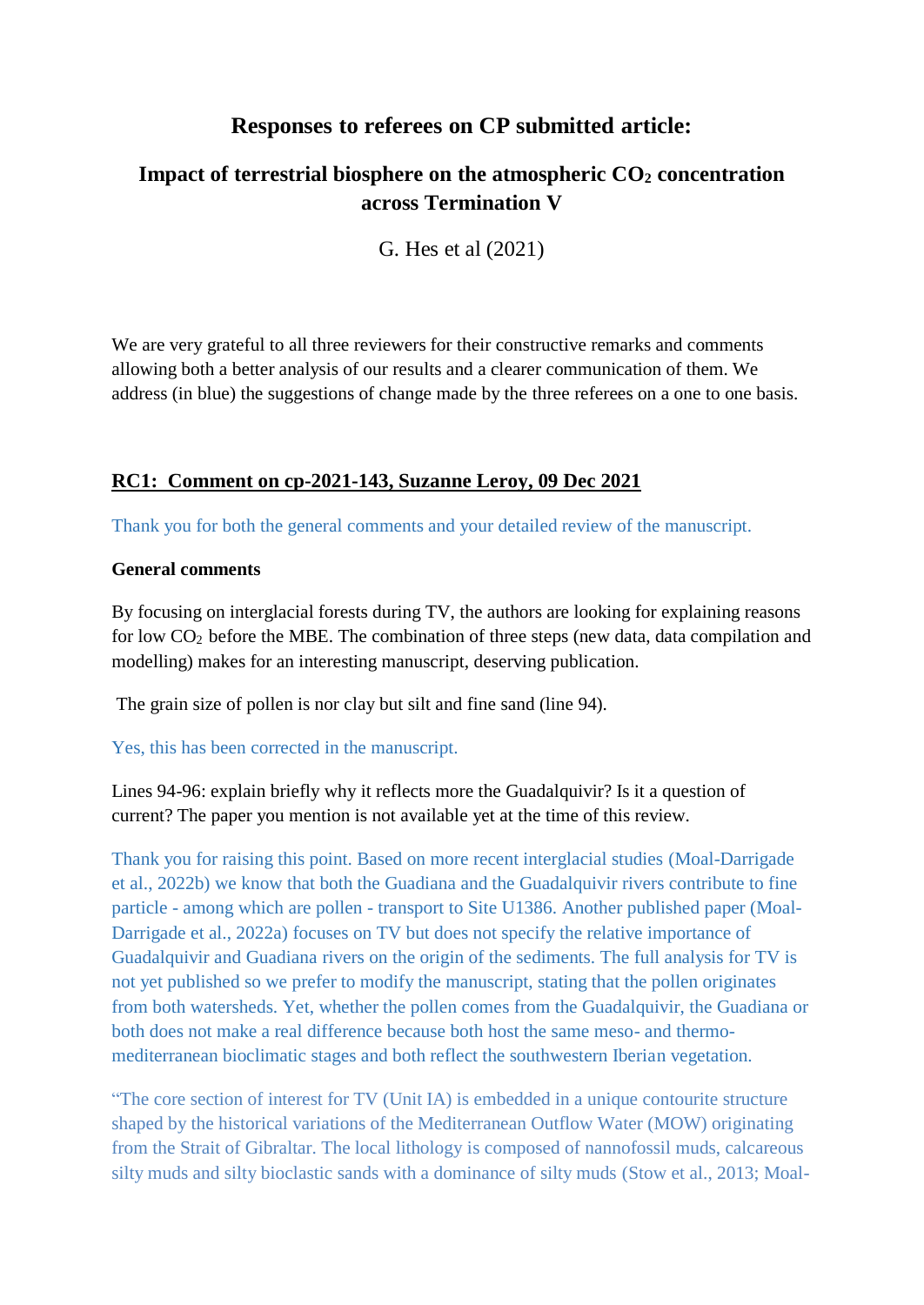Darrigade et al., 2022a) and is overall homogeneous across TV. The size of pollen grains (10- 100 μm) belongs to the silt fraction and a recent study has shown that fine sediment fraction, including pollen, found on site U1386 essentially originates from the Guadalquivir and the Guadiana rivers (Alonso et al., 2016; Moal-Darrigade et al., 2022b). Moreover, modern pollen samples from the Southern Iberian margin deep-sea floor have proven to accurately represent the vegetation of the adjacent continent (Naughton et al., 2007; Morales-Molino et al., 2020). Therefore, the pollen record from site U1386 reflects the regional vegetation evolution of southwestern Iberia. This vegetation presently belongs to the thermomediterranean and meso-mediterranean bioclimatic stages across the Guadalquivir and the Guadiana catchments (RIVAS-MARTINEZ, 1987)."

Despite the justification proposed, the sum of 100 terrestrial pollen grains remains very low, and I cannot see how your % are stable with such a low sum. I would recommend that you increase your counts and reach a total terrestrial sum of 300, and a sum without *Pinus* of 150- 200. Please provide clearly the sums used for terrestrial pollen for each sample, and also the sums without *Pinus*. So the reader can estimate himself/herself the quality of your data.

The text has been modified lines 133-141 in order to prove, with sedimentary evidence, that 100 pollen grain count is enough to provide a reliable insight on the regional terrestrial vegetation.

"In order to obtain a reliable representation of the sample composition, at least 100 terrestrial pollen among which 20 different morphotypes excluding *Pinus*, aquatics and spores were counted. Rull (1987) shows that a pollen sum of 200 grains, including *Pinus*, is sufficient to produce reliable estimates. Indeed, for higher values there are no significant variations in the confidence interval width. In the specific case of Site U1386, we observe both strong pollen concentration and MOW (reflected by a high Zr/Al ratio and high sortable silt values) at the end of TV but low pollen concentration and high MOW during MIS11, suggesting that pollen concentration is relatively independent from MOW strength (Fig. S2). Additionally, the pollen percentages derived from a 100 grain count yield a reliable picture of the considered sample, within the 0.95 confidence limits (Maher Jr, 1981)."

The data is in the process of being published on Pangea server. The sums for each sample will therefore be accessible very soon.

You should anyway delete the sentence "the more pollen counted, the better the concentration estimates are" as you do not seem to follow this recommendation.

The sentence has been deleted.

Is the "200 grains" of Rull without *Pinus*?

#### It includes *Pinus.*

Although this manuscript is on TV, adding a few more samples at the top of the diagram until the start of the following glacial (thus covering all types of forests), would provide you with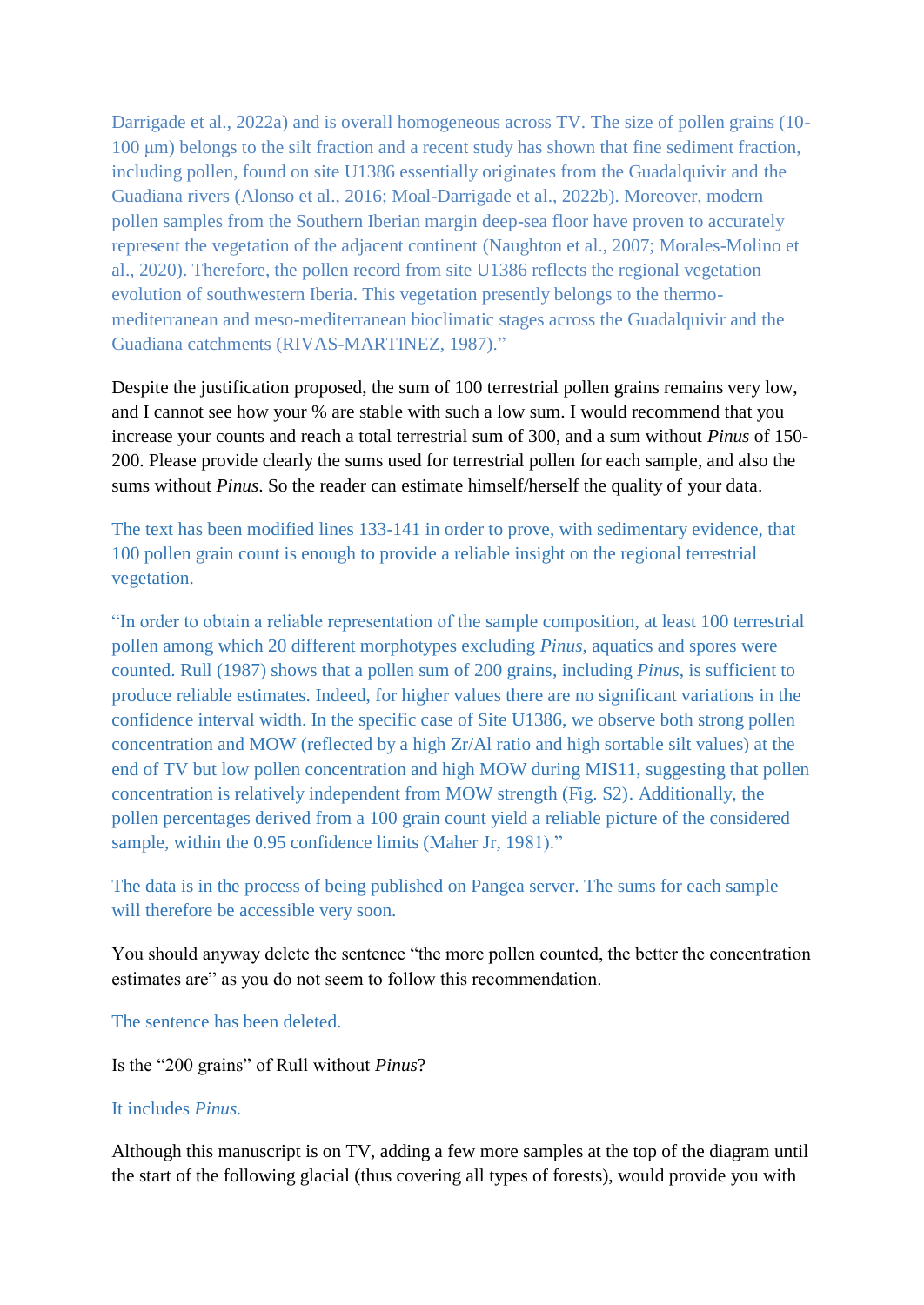the end of the interglacial and give you a more complete and satisfying view of MIS11 forests. This is only a suggestion.

It definitely would be interesting to analyze more samples towards the end of MIS11. However, the experimental part of the current research project focuses on the TV time interval, lasting from 433 kyr to 404 kyr BP, and is now well defined in the revised version of the manuscript.

Table 1: "fern spores" are unexpected proxy for forest. Please explain the rationale. ODP 658 is in front of the Sahara that was already developed in TV.

For site GIK16415-2, Dupont and Agwu (1992) explain that the ferns develop in forested environments and therefore constitute a reliable proxy for forest expansion. This explanation was added to the manuscript: "As each pollen record featured different pollen assemblages according to their location, we extracted (or defined and computed when it was lacking) the arboreal pollen percentage from each pollen assemblage ("Forest proxy" column, Table 2) in order to build the most representative metric for forest evolution globally. In the specific case of site GIK16415-2 record, we use fern spores as forest proxy for their percentage accurately reflects the forest development (Dupont and Agwu, 1992)."

Section 3.1: is there a change in lithology at the transition between pollen zones 1 and 2? Could this be the reason for the high amount of oxidation-resistant *Taraxacum*?

Yes, there is a slight change in the lithology (see sedimentary stratigraphy on Figure 2). However, there is no evidence for a correlation between the change in lithology and the high amount of oxidation-resistant *Taraxacum*. We observe a high amount of concentration of *Taraxacum* irrespective of their corrosion state at site U1386 but also at site U1385.

The concomitant *Taraxacum* increase may witness an increase in moisture availability compared to the previous zone U1385-1, dominated by semi-desert plants, but still zone U1385-2 evidences dry environments. In modern pollen assemblages, the highest *Taraxacum* percentages are found in dry environments of Greece and Morocco, where mean annual temperatures span from 12 and 17°C and precipitation from 0 to 250mm (Leroy, 1997).

Figure 2: add a lithological log to the left of the diagram. Line 93 suggests that it has changed over time over the whole core. What is the case for the portion of the core you studied?

A lithological log was added to Figure 2. The portion of core we studied is overall made of homogeneous clay. There is very little influence of the MOW because we don't have any hiatus and only one segment with heterogeneous elements. The latter features a transition from clay to clayey silt synchronous with the change in pollen concentration.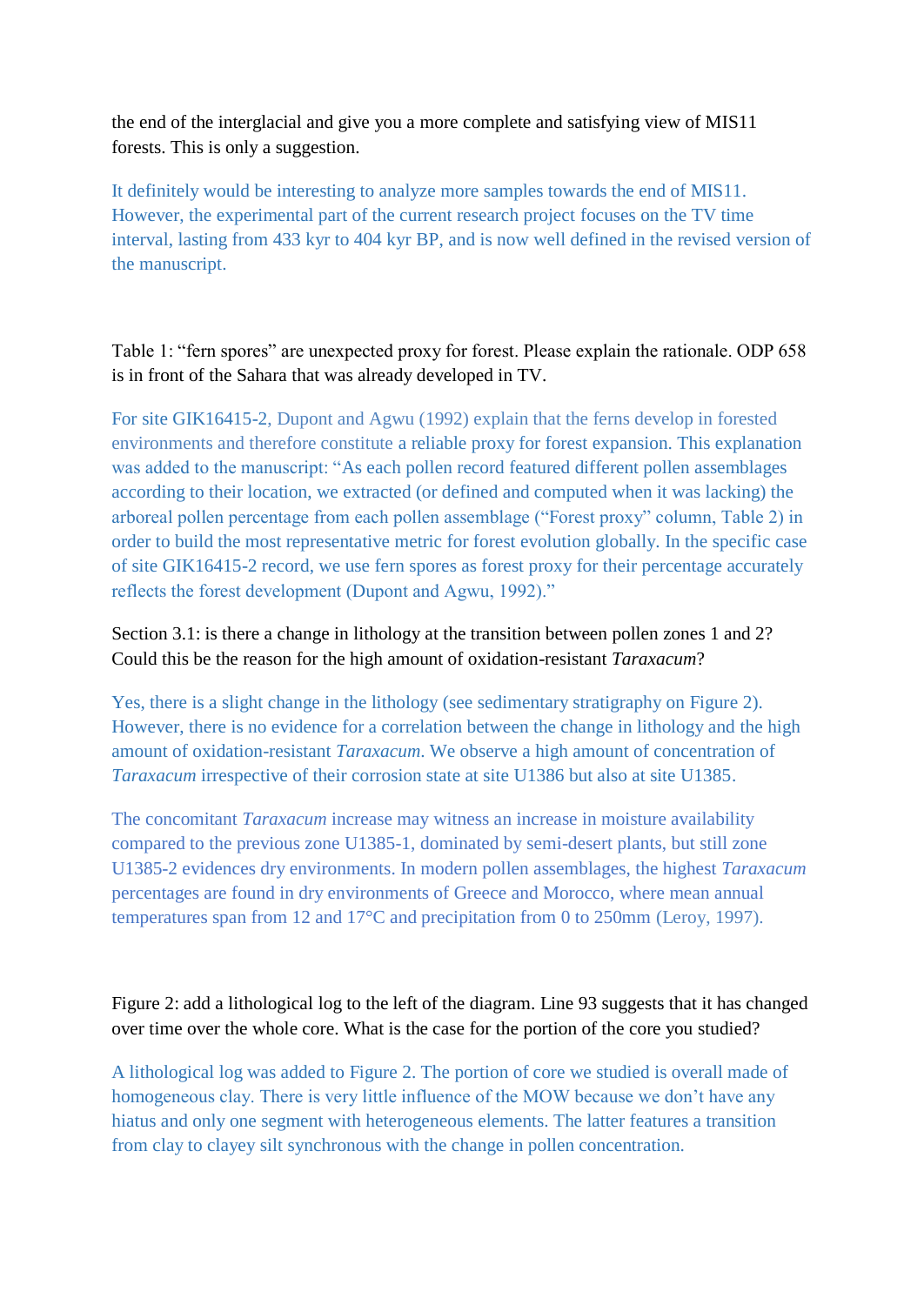Line 351: "Forests are reliable proxies for terrestrial biosphere". Please develop here. How much is this group better than swamps or other groups? provide figures/numbers if possible.

We have not found any study comparing swamps to other forests. At any rate, our pollen data doesn't exclude arboreal pollen from swamp forests in the tropical region.

The statement was complemented by other references:

"Altogether, forest ecosystems represent the largest biomass reservoir during the preindustrial holocene period (Prentice et al., 2011) and the Last Glacial Maximum (Crowley, 1995; Prentice et al., 2011). Additionally, the carbon uptake by modern forests accounts for the large majority of the terrestrial carbon sink (Pan et al., 2011). In this respect, forests are reliable proxies for the terrestrial biosphere."

The text needs to be improved as it feels at times like a literal translation of French. It also contains with quite a few typos. Some of them were corrected in the annotated manuscript.

The typos and improper language formulations were corrected as much as possible.

Throughout the manuscript I would recommend being more restrictive with the use of the word "event", and keeping it only for very brief changes. In many instances, it could be replaced by, for example, "period".

The manuscript was modified in consequence.

# **Points of details**

Pollen/cm<sup>3</sup>: add superscript (eg lines 230, 271).

In section 2 besides fig.1, in most cases, it is not necessary to call to figures. This will facilitate figures calling in a logical order, later on.

Fig. 5a and 5b should be reversed. First the map, then the records.

Line 301: explain briefly here what SINES is (i.e. a forest phase ...).

In the text: the family names of plants should not be in italics, e.g. Cupressaceae, Poaceae.

Moreover check their spelling.

All the abovementioned points of detail have been addressed in the new manuscript.

# Add the position of TV on figures 2, 3, and S2.

Yes, the TV period has been added on figures 3 and S2 and the uncertainties were also added on each pollen percentage Figure 3. However, we prefer not to refer to any temporal framework when discussing Figure 2 as it is a pure description of the pollen record with no assumption on the age model.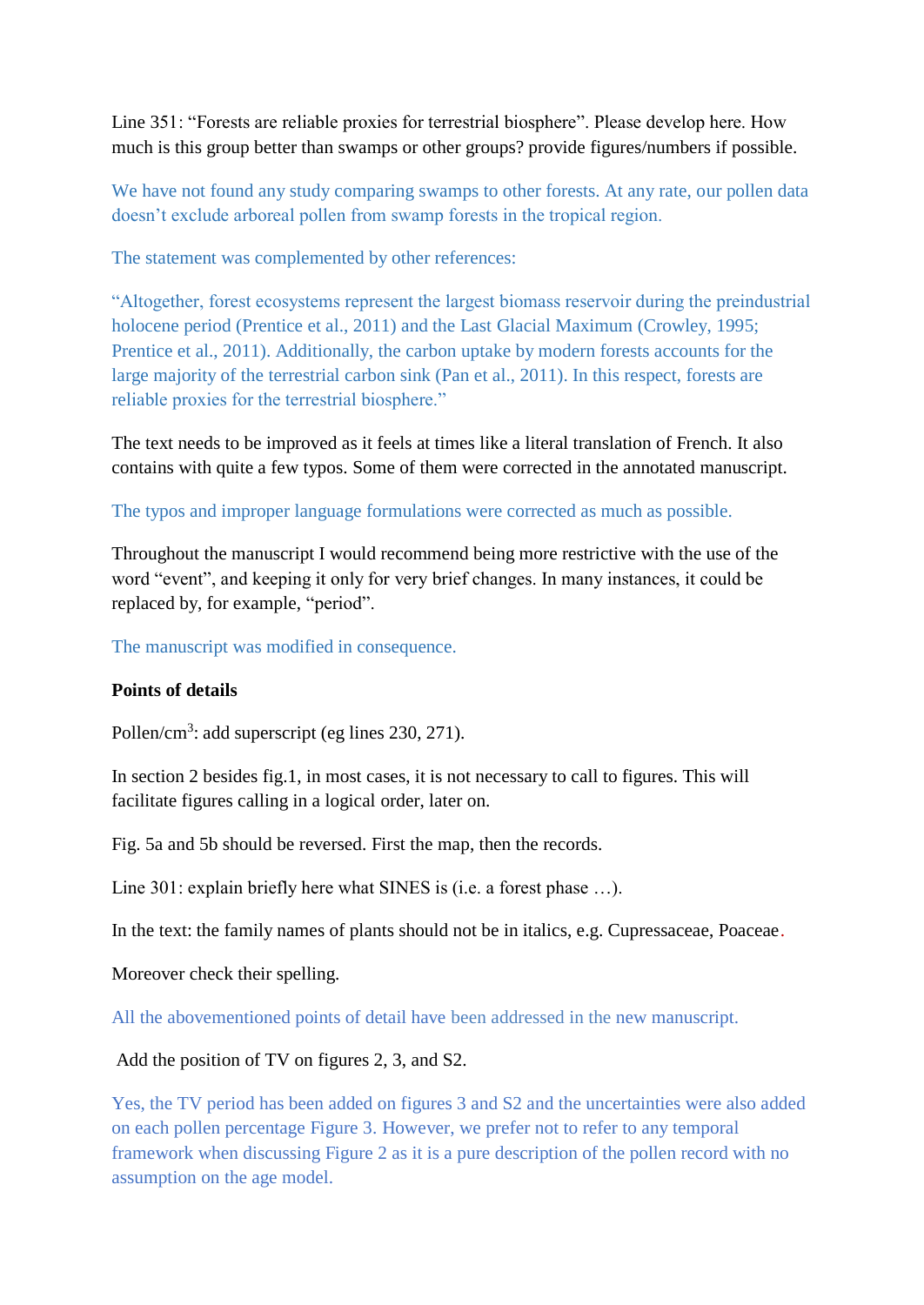The reference format for the main text and the SI needs to be homogenised and adapted to the journal requirements.

The references have been reformated.

See the annotated manuscript for further comments.

**Response to the comments made directly on the manuscript.**

Line 160: For U1386, the mean resolution is 700 kyr but the finest resolution is 500 kyr.

# **RC2: Comment on cp-2021-143, Anonymous Referee #2**

In this manuscript Hes et al. studied the pollen as a proxy for forest development and paleoclimate from the 433-405 kyr time span from a deep-sea marine sediment core from the Gulf of Cadiz (IODP Site U1386). This study then deals with a very interesting period in Earth history during the mid-Bruhnes transition: Termination V - the transition from Marine Iso-tope Stage MIS12 to MIS11, which was characterized by the largest de-glaciation of the late Pleistocene, and by one of the warmest and longest interglacials of the Pleistocene, MIS11.

Another particular feature of MIS 11 is that an early  $CO<sub>2</sub>$  peak, usually associated to the deglaciation in response to increasing temperatures, fails to be detected. Therefore, all these questions make this study of great interest to researchers working on paleoclimate and modelers forecasting future climate scenarios.

From all this, I think this is an interesting study but I have major concerns that should be dealt before publication:

1. My main concern is the overinterpretation of the data. This study is too ambitious and the conclusions obtained about the  $CO<sub>2</sub>$  mitigation by high-latitude forests are barely justified by the scarce data available for this time-span. In particular, only two records including the one studied here are available for the Mediterranean forest group and the resolution (and thus accuracy) of the pollen analyses are not that great either (700 yr in this study and even lower in site U1385). The statement about that Mediterranean forest development wasn't thus important in the  $CO<sub>2</sub>$  mitigation is in my opinion very risky. More discussion about this should be added and/or the language should be toned down.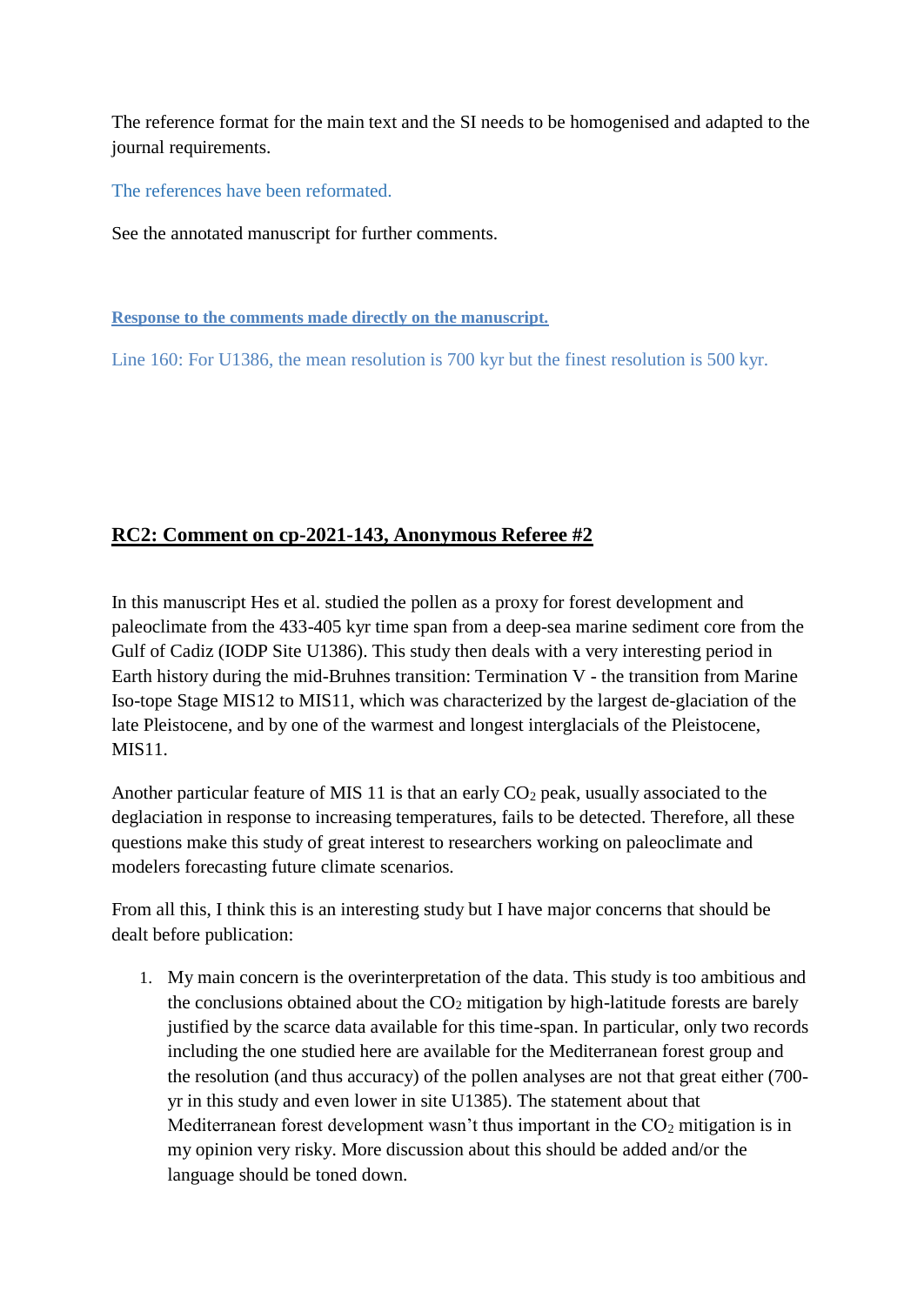In the revised manuscript, more discussion was added concerning the Mediterranean forest and the temperate and boreal forest, especially concerning the timing of the forest peak and the forest area represented by the respective composites (see Section 4.2. The potential role of boreal and temperate forests in atmospheric  $CO<sub>2</sub>$  mitigation during TV). Additionally, the text was toned down in the Discussion and Conclusion sections, and now leaves room for the contribution of Northern Hemisphere warm temperate forests to atmospheric CO2 pumping, although with a shifted timing. Below are some of the modified paragraphs:

Line 27: "Finally, the direct comparison of global simulated forests (iLOVECLIM model) to our pollen database reveals overall consistent temperate and boreal forest evolutions despite model biases, thereby supporting the hypothesis of a significant  $CO<sub>2</sub>$  sequestration by middle and high latitude forests of the northern hemisphere shortly after the onset of TV."

Line 550: "Therefore, we propose that the temperate and boreal forests of the Northern Hemisphere are the major drivers of the high terrestrial biosphere productivity signal and the moderate atmospheric CO<sub>2</sub> values at the beginning of MIS11, while the contribution of the warm temperate forests of the Northern Hemisphere is weaker and arrives later (from 420 kyr BP)."

Line 579: "While the total carbon stock increases by ~900 GtC until 410 kyr BP (Fig. 9c), Fig. 9b shows a redistribution of the carbon sinks mainly from the Tropical forests (~54% of total carbon stock at 436 kyr BP to ~45% at 404 kyr BP) to the high-latitude boreal and temperate forest ([40:90] °N) over the 436-420 kyr BP period (~20% of total carbon stock at 436 kyr BP to ~28% at 420 kyr BP) and to the larger area above 15°N over the 415-405 kyr BP period, indicating a northward increase in carbon fluxes. Therefore, we suggest that the high-latitude boreal and temperate forests account for the overall biosphere productivity increase leading to atmospheric  $CO<sub>2</sub>$  sequestration between 425 and 415 kyr BP. The warm temperate forests and sclerophyll woodlands, which include the Mediterranean forest, more significantly contribute to the biosphere productivity over the 405-415 kyr period. The specific role of tropical forests remains unclear: the decrease in tropical forest percentages mainly driven by GIK16415-2, Lake Malawi and Lake Magadi records - near 430 kyr BP leading to a local minimum around 428 kyr BP (Fig. 5) suggests that shrinking tropical forests could have temporarily contributed to the increase in  $CO<sub>2</sub>$  at 430 kyr BP but we do not have any confirmation in the carbon stock analysis (Fig. 9)."

Line 618: "Based on the presented global pollen-based vegetation records and simulation analysis we suggest the following scenario:

- 1) The strong warming at the onset of MIS11 results both in a strong increase of high latitude terrestrial biosphere productivity and in a rise in atmospheric  $CO<sub>2</sub>$  concentration probably driven by ocean physical and chemical degassing processes.
- 2) Because of the exceptionally high ice sheet melt characterizing MIS11 (Dutton et al., 2015), forests can develop northwards. This strong expansion, mainly observed in the temperate and boreal forests, would allow carbon removal by terrestrial biosphere to partially compensate the oceanic carbon losses, resulting in a long and unique  $CO<sub>2</sub>$ plateau from ~425 to ~415 kyr BP. Although the warm temperate forests of the northern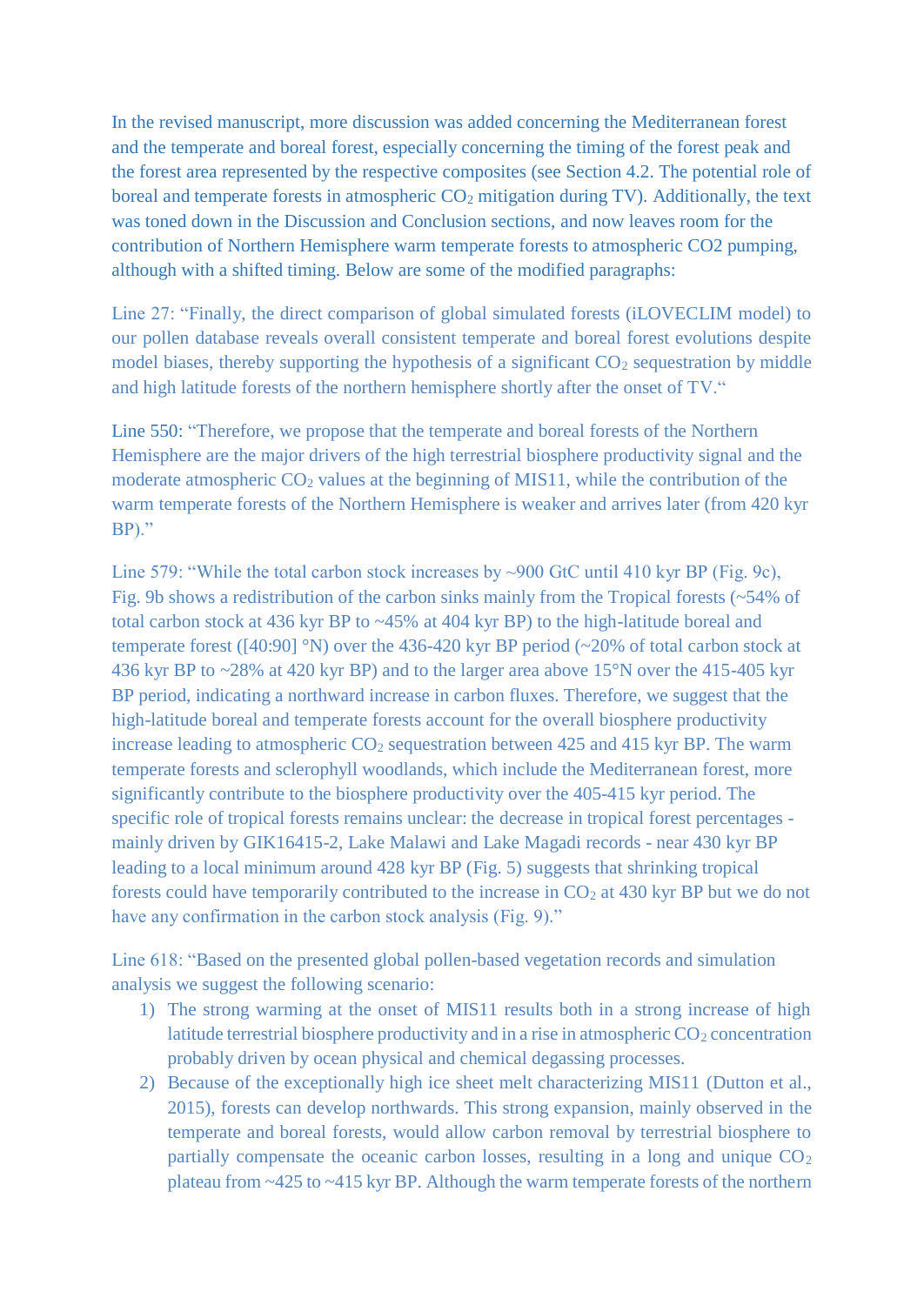hemisphere subtropical regions also respond to this warming, they might only play a significant role on the carbon cycle change around 410 kyr BP.

While there are yet too few data to depict the full impact of vegetation on the carbon cycle, we expect the aforementioned conclusions to be regarded as a first benchmark case for further assessment of global terrestrial biosphere during TV."

2. Regarding the site groupings done for the different pollen sites covering the selected time span, it looks to me that it was done with a very loose criterium. For example, in the "Euroasian" group, records from all over this area were chosen including records characterized by very distinct climate requirements such as Chinese records very conditioned by monsoon or other climate patterns.

Also, the taxa used to represent the pollen record are very random; sometimes using single species and other times using group of taxa.

In this respect, why the two Mediterranean sites were separated from the Eurasian group? Aren't they also located in Euroasia?

In the revised manuscript (which includes 4 new records, thanks to the comments by referee #3's), we explain more clearly in the text and thanks to the biome map (Figure 5a) how we classify the records in the different bioclimatic groups. The four composites were therefore renamed in accordance with the represented groups. The Eurosiberian boreoamerican group (ES-BA) is based on Braun-Blanquet (1930)' mega biome distribution. Therefore, it includes records at various latitudes and altitudes as long as the observed forests are dominated by temperate or boreal taxa. Southern to the ES-BA group, the Northern hemisphere subtropical group (Subtropical-N) now includes records mainly representing warm temperate forests (such as the Mediterranean forest, but not only).

Section 2.2.2, Line 206: "Pollen records are classified in four forest groups defined according to their main bioclimatic specificity. The Eurosiberian Boreoamerican group (ES-BA), as defined by Braun-Blanquet (1930), covers boreal and temperate forests. Therefore, both Tibetan Plateau pollen records (Heqing and ZB13-C2) are counted in the ES-BA group, the high altitude compensating for their relatively low latitudes. Although Tenaghi Philippon and Lake Ohrid records are on the geographical boundary with the Mediterranean region, they are also classified in the ES-BA group for they rather reflect a temperate forest cover. The Northern Hemisphere Subtropical group (Subtropical-N) encompasses warm temperate forests of the Northern Hemisphere and therefore extends beyond the geographical boundaries of the Mediterranean region (Mediterranean *sensu lato*). The Tropical group (T) refers to tropical and afromontane forests. Finally, the Southern Hemisphere Subtropical group (Subtropical-S) only includes the MD96-2048 record which is at the limit between tropical and subtropical forests (Table 2)."

Moreover, we added an explanation on the choice of forest proxy lines 180-184. "As each pollen record featured different pollen assemblages according to their location, we extracted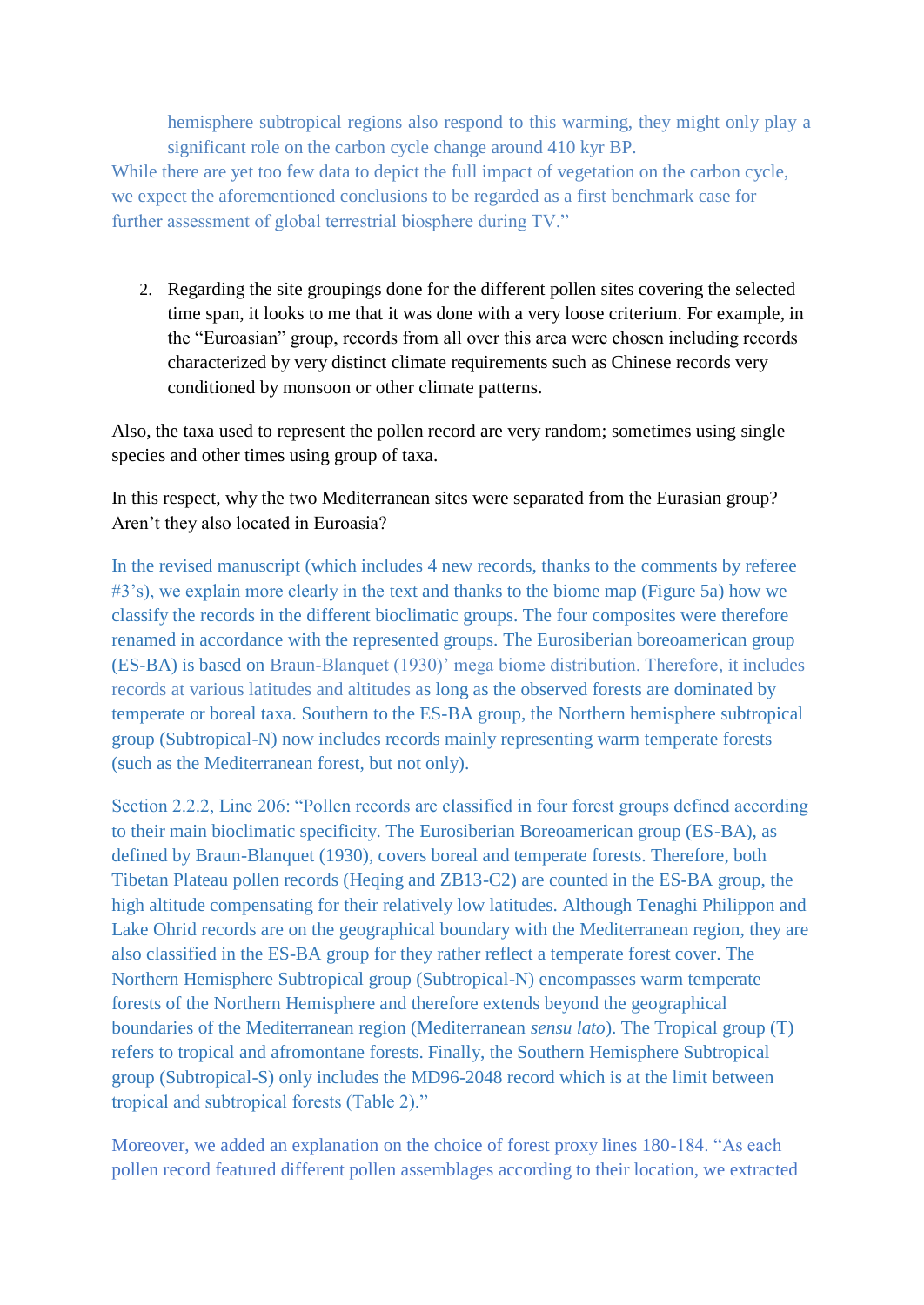(or defined and computed when it was lacking) the arboreal pollen percentage from each pollen assemblage ("Forest proxy" column, Table 2) in order to build the most representative metric for forest evolution globally. In the specific case of site GIK16415-2 record, we use fern spores as forest proxy for their percentage accurately reflects the forest development (Dupont and Agwu, 1992)."

Tropical and South African records show very ambiguous signals during the deglaciation with maxima around 430 kyr (see Fig. 5) – could they also be involved in the  $CO<sub>2</sub>$  mitigation during TV?

Some discussion on this point was added to the manuscript line 581:

"The specific role of tropical forests remains unclear: the decrease in tropical forest percentages - mainly driven by GIK16415-2, Lake Malawi and Lake Magadi records - near 430 kyr BP leading to a local minimum around 428 kyr BP (Fig. 5) suggests that shrinking tropical forests could have temporarily contributed to the increase in  $CO<sub>2</sub>$  at 430 kyr BP but we do not have any confirmation in the carbon stock analysis (Fig. 9)."

Not much can be said regarding the Southern Hemisphere Subtropical composite (Subtropicla-S) because it is composed of only one record (MD96-2048, South Africa) with very low resolution. More data would be required to confirm or reject our hypotheses.

3. The authors focus on Termination V (TV, see for example manuscript title), however in reality the authors not only focus on that deglaciation that should have occurred relatively fast - I read in other papers between 427-424 kyr; see for example Hodell et al., 2003 - but also on MIS11 (see Fig. 3 also picturing MIS11e, d and c) and fail to give a clear picture of the time period that they are really focusing on in this study. Therefore, a clear definition of the TV period should be given and should also be shown in the different figures.

The revised manuscript now gives a clear definition of the benthic foraminifera oxygen isotope-based termination V, line 44:

"Termination V (TV,  $\sim$ [404-433] kyr BP), the fifth last deglaciation, is defined as the period between the highest and the lowest values of the benthic foraminifera oxygen isotope ratio  $(\delta^{18}O_b)$  following seminal work by Broecker and van Donk (1970) and Broecker (1984). TV begins during glacial Marine Isotopic Stage (MIS) 12 and extends to MIS11, thus covering the longest deglaciation period (~29 kyr) in the last 650 kyr (Sarnthein and Tiedemann, 1990) while orbital precession is at the lowest."

Please refer to the answer made to referee #3 on the Study interval as a complement.

4. Sometimes it is confusing where the authors are placing the beginning of MIS11 interglacial in their pollen record and should be clarified. In Fig. 3 it is placed when the "ubiquist" group enhanced but in Fig. 2 it is placed when the Mediterranean taxa increased (pollen zone 2b). Please be consistent.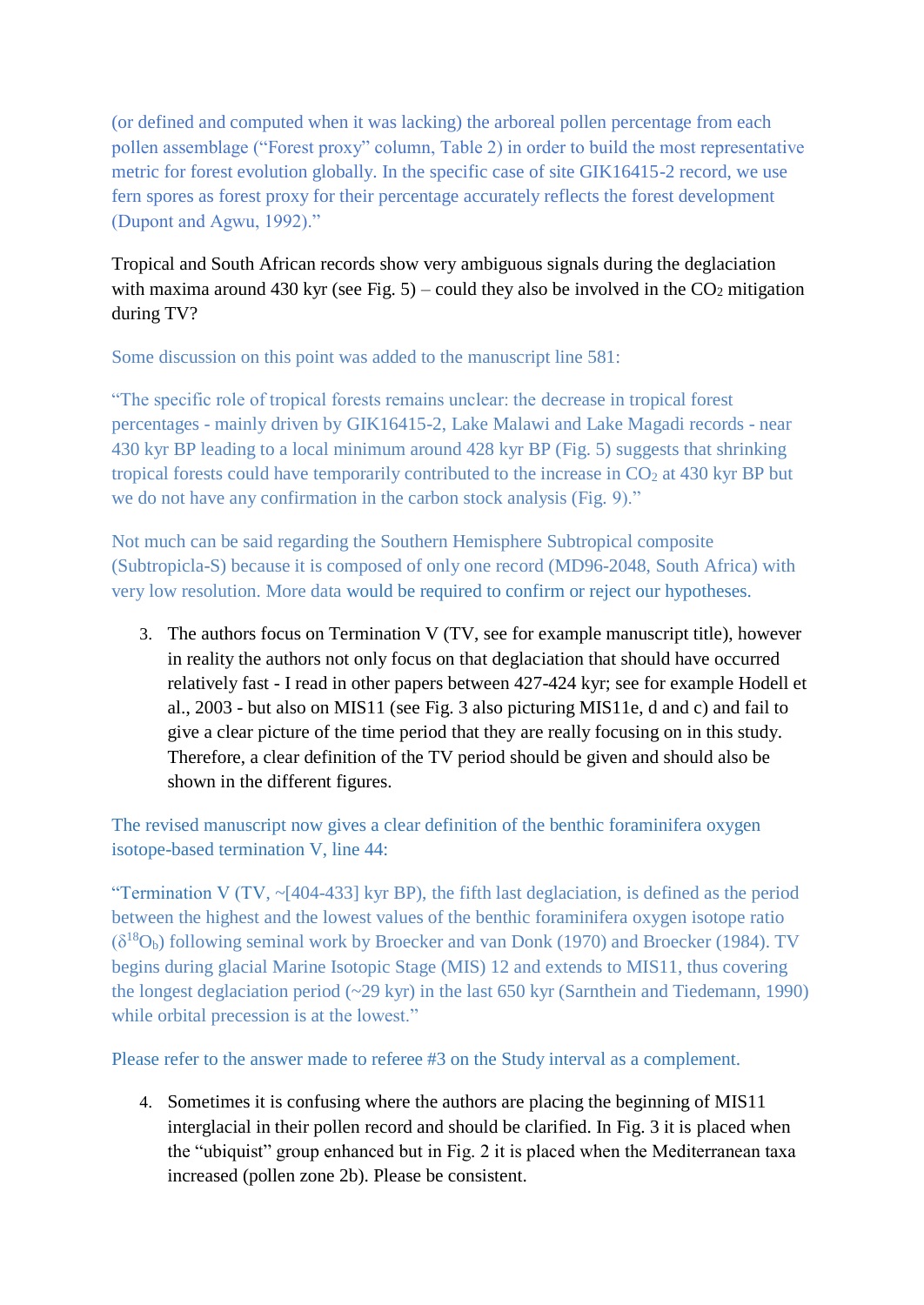# By the way, what is SINES? The definition should be added to the text and figures.

Indeed, there was a mistake in the text line 242 and figure 2. We have modified the text and figures to better underline the difference between the regional terrestrial interglacial (SINES forest phase) defined by pollen-based evidence from the MIS11 (the global marine interglacial) defined by  $\delta^{18}O_b$ . The onset of MIS11 is synchronous with the increase in Ubiquist and the onset of SINES (the regional southern Iberian interglacial) is defined by the 20% threshold in the Mediterranean forest.

5. It is interesting to see that the "warm foraminifera" are also delayed with respect to the isotopic data. Does this also mean that the marine environment in this area didn't react to this climate change that fast either?

Yes, we do observe a delay in the "warm foraminifera" response, for which the increase arrives after the increase in Mediterranean forest and much later than the beginning of ice volume decrease. It reflects a decoupling between the global ice volume change and the regional climate change indicators (similarly to the Mediterranean forest decoupling on land: SINES terrestrial interglacial begins 4 kyrs after the globally-defined MIS11). A decoupling between warm foraminifera and terrestrial vegetation is also observed at the beginning of glacial periods (Sánchez Goñi et al., 2013).

6. Where is the dashed black line in fig. 8?

The dashed line was added to Figure 8.

7. The resolution is too low to resolve submillennial-scale changes (see conclusions).

The conclusions were changed.

8. The pollen records studied here suggest a moderate warming during MIS11, disagreeing with the statement in the conclusions "The strong warming at the onset of MIS11…" Please add more discussion about this.

The significant development of temperate and boreal forests suggests a strong warming across the termination. We add some discussion on this point line 554: "The forest growth is particularly strong for the North American (N) and the Siberian regions (+40 to +50 % over TV), supporting the argument for a massive boreal and temperate forest development. Such a significant forest development suggests a strong warming across TV and during MIS11 consistent with the reconstructed high temperatures, reason for which Melles et al. (2012) refer to this period as a "superinterglacial"."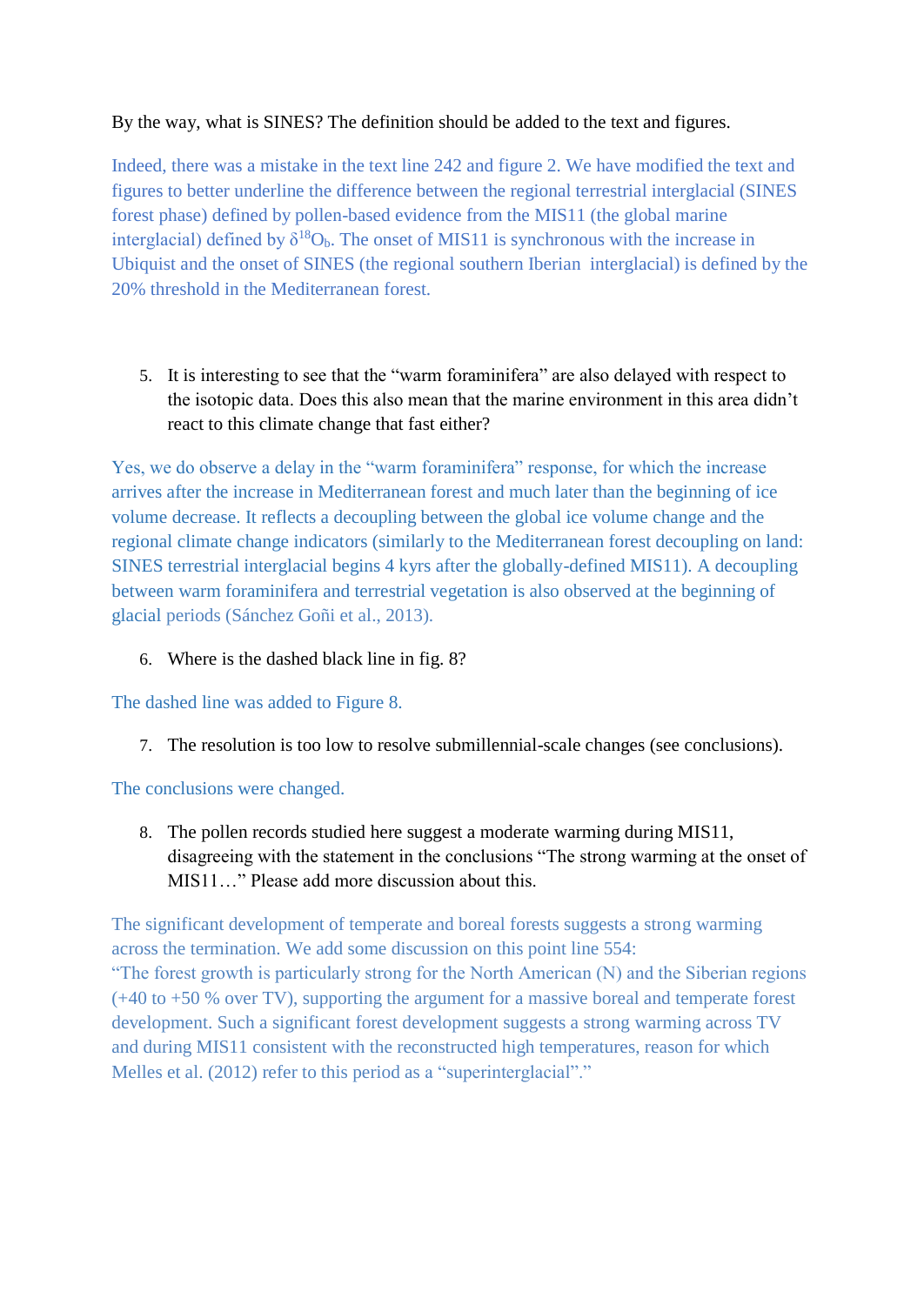# **RC3: Comment on cp-2021-143, Anonymous Referee #3**

Hes et al. present new palynological data from the Iberian Margin (IODP Site U1386) spanning Termination V (TV; i.e., MIS 12/11 transition) and evaluate the effect of terrestrial biosphere on the atmospheric CO2 concentrations using model simulations in which they include other available, globally distributed pollen records from this interval. This is an important dataset that fills in a critical gap in the palynological records off Iberia, and hence it merits publication. On the other hand, however, there are important methodological caveats related to set up of the study that preclude publication of the manuscript in its current form. As it currently stands, I find the interpretation of the results premature, and hence, I refrain from commenting on it before the points below are addressed by the authors in a revised version.

### *Study interval*

The focus of the manuscript is on TV, which according to the authors it spans the period between 433 and 404 kyr BP (line 39). This is wrong (e.g., see the duration of glacial terminations in the Chinese speleothem record by Cheng et al., 2016). What the authors consider as TV actually spans almost the entire MIS 11c interglacial. If the authors decide to consider the entire period 433-404 kyrs, then they should also include several other palynological records that span MIS 11c, and re-run the model simulations.

We have clarified the definition of Termination V that we use. We follow the definition of Terminations given by Broecker and Van Donk (1970) and Broecker (1985) considering that the Termination is the time for deglaciation, which is determined by the period separating highest benthic foraminifera  $\delta^{18}$ O from lowest values (see lines 42-47). Indeed, with this definition, TV covers the 404-433 kyrs period and therefore extends over part of MIS11 interglacial.

Cheng et al. (2016) do find a much shorter duration for TV in the Chinese speleothem record. However, the  $\delta^{18}$ O form speleothems is not a direct measure of ice sheet mass but a proxy based on the isotope fractionation process, which can be modified by the Asian Monsoon. Therefore, it is more a regional signal than the benthic foraminifera  $\delta^{18}O$  signal that we use to define TV at a global scale. Candy et al. (2014) reminds the following: "Recent studies have attempted to define the onset, duration, termination and the prediction of the duration of interglacials in marine and ice core (Cheng et al., 2018) sequences (Tzedakis et al., 2012a,b) but currently, no universally applicable definition is available."

This clearly stipulates that there is no strict definition for the Termination V interval. Therefore, given that our definition of Termination V is clearly established and that the time frame of the study is consistent with this definition, we argue that the study interval we refer to as Termination V is valid.

Candy et al. (2013) further notes about Termination V: "The long period of deglaciation, represented by Termination V, means that sea level rise during MIS 11 was slow and that the high sea level in MIS 11 does not occur until the middle of this warm stage (Rohling et al.,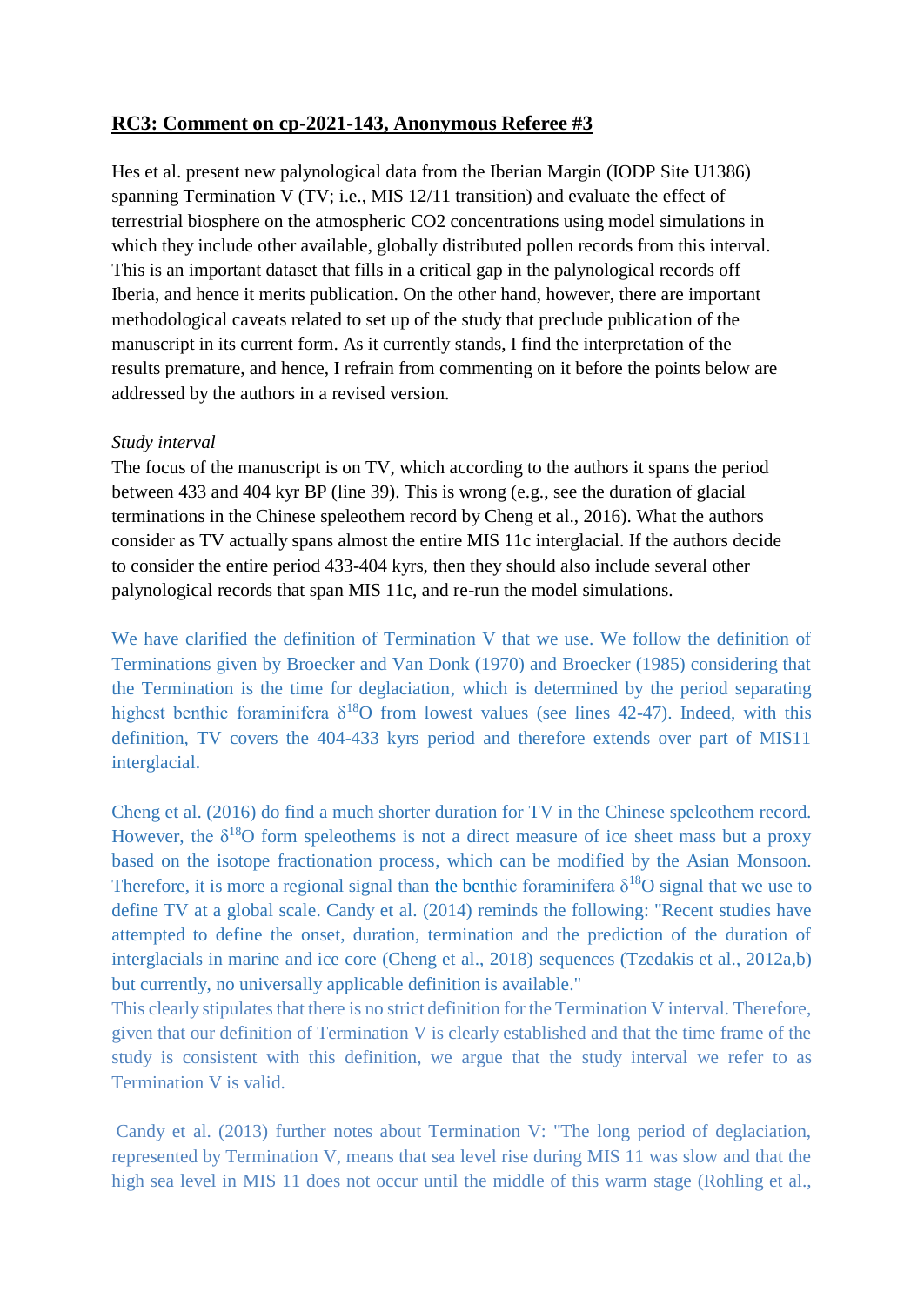2010). As highlighted earlier, this means that the interglacial peak of MIS 11, and therefore the peak in sea level, does not occur until 30,000 yr after the end of MIS 12, in comparison with the approximate 12,000yr that elapsed between the end glacial and interglacial peaks of MIS 9, 7 and 5." Multiple other studies find very long periods for Termination V: 29 kyr for Sarnthein and Tiedemann (1990) and 21,6 kyrs (from 427,2 to 405,6 kyr BP) for Parrenin and Paillard (2012).

We believe that there is no need to re-run the simulation since the study period is now clarified and proven consistent with previous studies.

Please also note that there is at least one more model study that focuses on terrestrial biome simulations for MIS 11–12 (Kleinen et al. 2011), which the authors should consider and elaborate on in a revised manuscript.

Thank you for your helpful suggestion. We haven't found any study corresponding to Kleinen et al. (2011) focusing on MI11-12. We believe that the comment was referring to Kleinen et al. (2014) which is relevant in the context of our study. Our model results have been discussed in reference to this paper line 613:

"Finally, the Tropical forest, the mid-latitude temperate forest and the high-latitude boreal and temperate forest are marked by a decreasing carbon stock from ~408 kyr BP resulting in a total carbon loss of 200 GtC in 404 kyr BP (Fig. 9b). This carbon stock decline is both consistent with the shrinking simulated forest in the North American (N) and Siberian regions (Fig. 7) and with the forest simulations by Kleinen et al. (2014)."

Additionally, we have included and discussed other modeling studies:

Line 77: "Several modeling studies already address the question of climate-carbon-vegetation feedbacks over MIS11 using either time slice (Kleinen et al., 2014; Rachmayani et al., 2016) or transient experiments (Kleinen et al., 2016; Ganopolski and Brovkin, 2017). However, none of them fully cover TV leaving room for a global model assessment of climatevegetation interactions during the whole deglaciation period."

Line 586: "To further assess the carbon sink potential of temperate and boreal forests we analyze the variation of the simulated total carbon stock (i.e carbon fluxes between the atmosphere and the {vegetation+soil} system), both a proxy for terrestrial biosphere productivity and a direct measure of atmospheric  $CO_2$  removal (Fig. 9). Overall, the simulated total carbon stock (Fig. 9b) increases across TV, peaking around 410 kyr consistently with the average pollen-based forest maximum (grey line, Fig. 8) and in line with the simulated vegetation carbon maximum by Kleinen et al. (2016)."

# *Pollen records database*

In contrast to the authors' argument (line 174), there exist many more pollen records that span TV and aren't included in this work. For instance, Ioannina (Tzedakis 1994), Heqing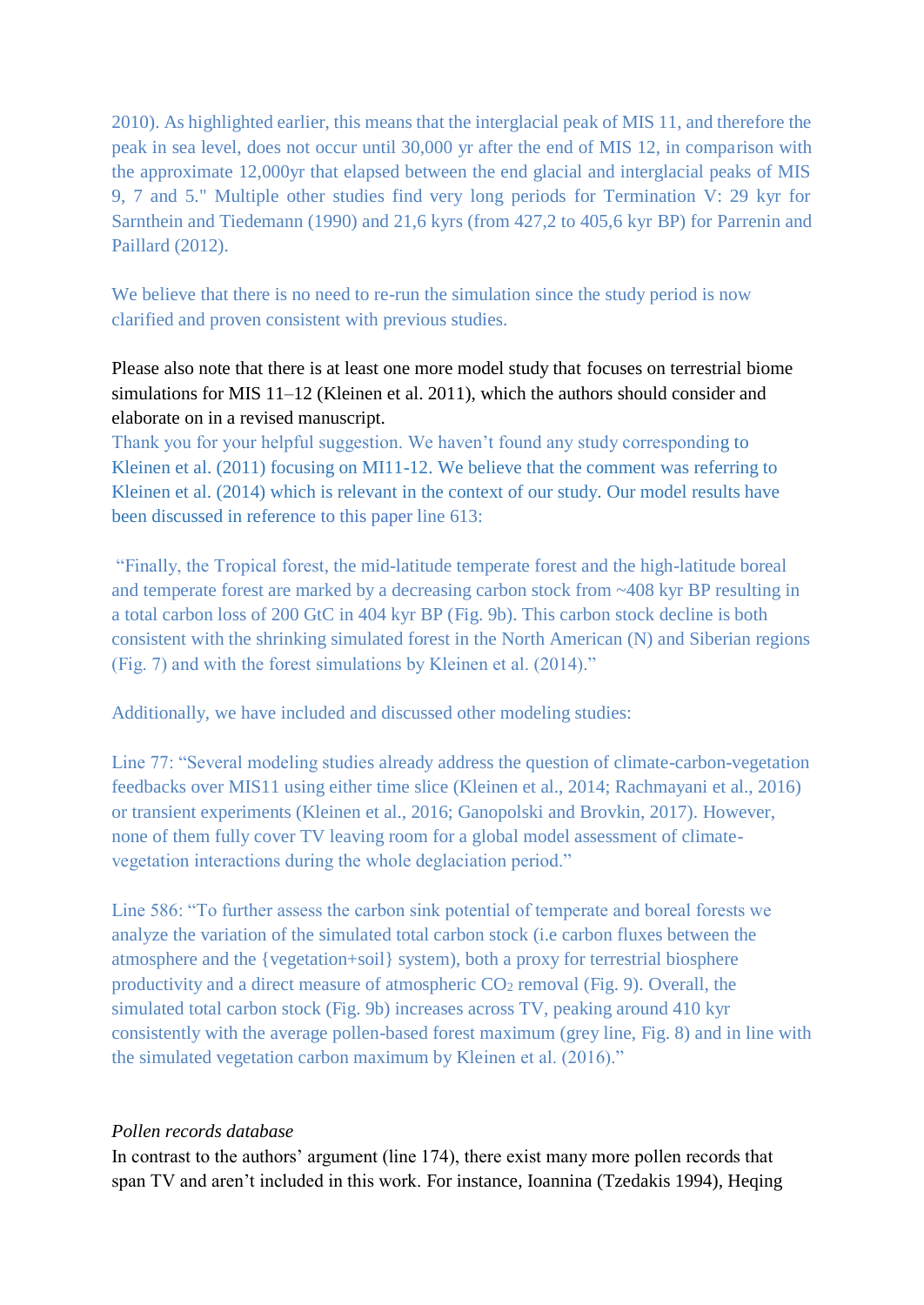(Xiao et al. 2010, An et al. 2011), Lake Baikal (Prokopenko et al. 2010), Lake Biwa (Tarasov et al. 2011), Praclaux (de Beaulieu et al. 2001) and Valles Caldera (Fawcett et al. 2011) among others. In addition, higher temporal resolution data exist for some of the pollen records included in this manuscript (e.g. Lake Ohrid – Kousis et al. 2018, Koutsodendris et al. 2019, and Tenaghi Philippon – Ardenghi et al. 2019); these should be also included in the analysis.

Thank you for providing these interesting references for other pollen records. Despite being very relevant for our study, some of these records are not made available for the scientific community on online platforms and some authors refused to share their data or didn't respond to our demands (Cheng et al. (2018):no answer, Praclaux (de Beaulieu and Reille, 1992): negative answer, Lake Baikal (Prokopenko et al., 2002): no answer, Lake Kokotel (Shichi et al., 2009): no answer, and Lake Biwa (Tarasov et al., 2011): no answer, Lake Van (Litt et al., 2014): no answer).

Nonetheless, we have modified the list of works included in the database by adding 4 pollen records that were accessible namely Ioannina (Tzedakis, 1993), Heqing (Xiao et al., 2010), Lake Malawi (Ivory et al., 2016) and Valles Caldera (Fawcett et al., 2011).

We have modified Section 2.2.1 to clarify the way we choose the pollen records: "We conducted an extensive literature review to compile the available marine and lacustrine pollen records covering TV. Only records spanning the 423-405 kyr period at least were selected. At a global scale, a total of 18 pollen records (including the present U1386 record) with variable resolution were made available by the scientific community (Pangea database, European pollen database, Neotoma database). However, we note the existence of a few more pollen records covering TV that are not included in this work due to a lack of data accessibility (de Beaulieu and Reille, 1992; Prokopenko et al., 2002; Tarasov et al., 2011; Cheng et al., 2018; Litt et al., 2014) or the use of different metric, pollen concentration instead of pollen percentages (deVernal and Hillaire-Marcel, 2008). As each pollen record featured different pollen assemblages according to their location, we extracted (or defined and computed when it was lacking) the arboreal pollen percentage from each pollen assemblage ("Forest proxy" column, Table 2) in order to build the most representative metric for forest evolution globally. In the specific case of site GIK16415-2 record, we use fern spores as forest proxy for their percentage accurately reflects the forest development (Dupont and Agwu, 1992)."

# Moreover, the study by Dupont et al. (2011) included inTable 1 doesn't span MIS11/12; do the authors refer to Dupont et al. (2019)?

Yes, we refer to Dupont et al. (2019), it has been changed in the revised manuscript.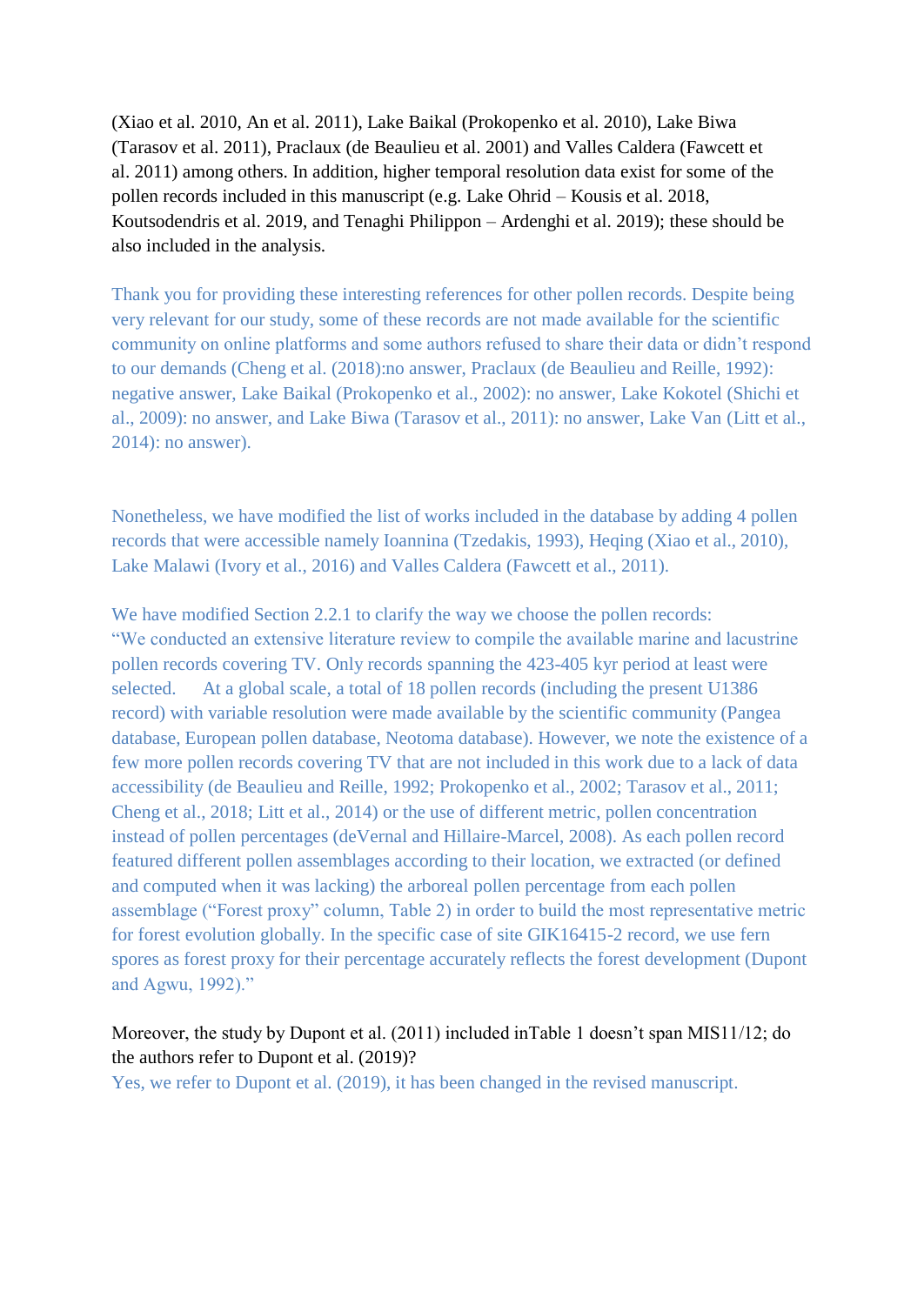### *Lithology and pollen concentration*

The authors explain that the study samples are taken from a core interval that comprises a 'unique contourite' affected by the Mediterranean Outflow Water (MOW) (lines 91-92). The question that arises is to what extent the changes in the MOW strength influence the transport and deposition of pollen grains at the study location. To convincingly show that the palynological results aren't affected by ocean dynamics, the pollen sums and concentrations should be directly compared with the grain size and XRF data from Site U1386 that record the MOW variability. Only then it will be possible to conclude that even pollen sums of 100 grains can provide reliable insights on terrestrial vegetation at the study site.

To respond to this interrogation, the lithology was added to Figure 2 and the Zr/Al ratio (a proxy for sedimentation rate) and sea level were added to supplementary figure S2. The text lines 133-141 were modified to support the 100 pollen count methodology. "In order to obtain a reliable representation of the sample composition, at least 100 terrestrial pollen among which 20 different morphotypes excluding *Pinus*, aquatics and spores were counted. Rull (1987) shows that a pollen sum of 200 grains, including *Pinus*, is sufficient to produce reliable estimates. Indeed, for higher values there are no significant variations in the confidence interval width. In the specific case of Site U1386, we observe both strong pollen concentration and MOW (reflected by a high Zr/Al ratio and high sortable silt values) at the end of TV but low pollen concentration and high MOW during MIS11, suggesting that pollen concentration is relatively independent from MOW strength (Fig. S2).".

#### *Pollen groups*

Please explain in a more concise way which pollen taxa are included in each group (lines 140-143 are very confusing). Is it correct that *Betula* is included in two groups, i.e., Mediterranean and Pioneer forests? Please explain.

It could be argued that *Betula* fall in the Mediterranean forest group but it best characterizes the Pioneer group. *Betula* has been removed from the MF sum*s* (cf Turner and Hannon (1988))*.*

# Also, shouldn't *Populus* and *Salix* be included in the Pioneer Forest group?

No, , *Populus* and *Salix* are not considered as Pioneer trees/shrubs (Turner and Hannon,1988). They were included in the Mediterranean forest group.

#### Which taxa are included in the Ubiquist group?

In order to clarify this whole section (lines 139-149), the text was simplified to only describe the climate corresponding to the different pollen groups while the specific taxa for each group are displayed in a new Table 1.

#### Other comments:

Please carefully check and correct the spelling of the pollen taxa names (several taxa e.g., *Helianthemum, Hippophaë,* and Cupressaceae are misspelled many times in the text).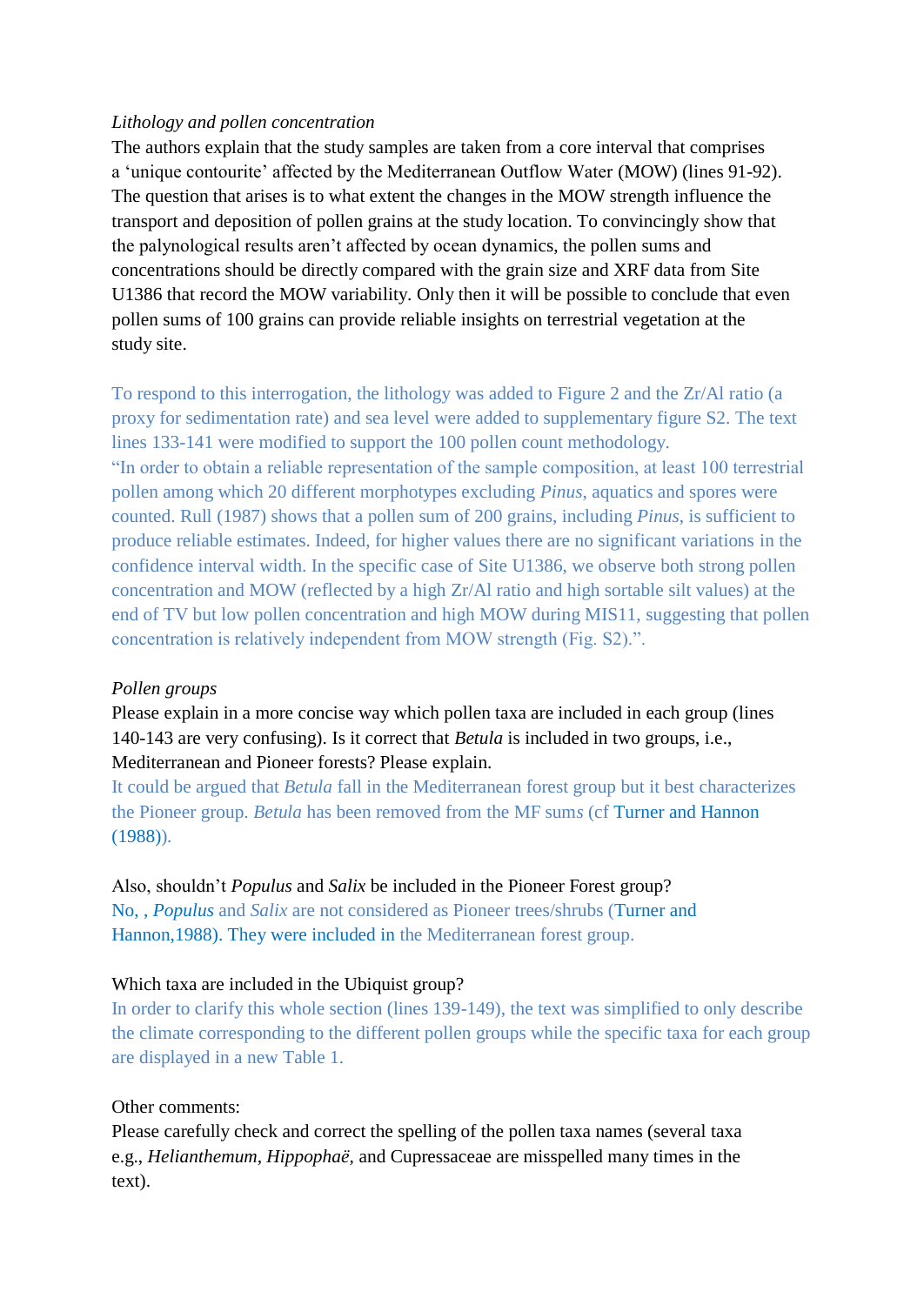Thank you, this has been modified.

Consider the latest, higher resolution CO2 data from the EDC ice cores for the interval 330-450 kyr BP (Nehrbass-Ahles et al. 2020).

Thank you for this suggestion. Figure 7 and 8 and the corresponding text have been updated with the new CO2 record by Nehrbass-Ahles et al. (2020).

**Reference list for responses to all three referees:**Alonso, B., Ercilla, G., Casas, D., Stow, D. A. V., Rodríguez-Tovar, F. J., Dorador, J., and Hernández-Molina, F.-J.: Contourite vs gravity-flow deposits of the Pleistocene Faro Drift (Gulf of Cadiz): Sedimentological and mineralogical approaches, Mar. Geol., 377, 77–94, https://doi.org/10.1016/j.margeo.2015.12.016, 2016.

de Beaulieu, J.-L. and Reille, M.: Long Pleistocene pollen sequences from the Velay Plateau (Massif Central, France), Veg. Hist. Archaeobotany, 1, 233–242, https://doi.org/10.1007/BF00189500, 1992.

Braun-Blanquet, J.: L'origine et le développement des Flores dans le massif central de France avec aperçu sur les migrations des Flores dans l'Europe sud-occidentale, Publ. Société Linn. Lyon, 75, 1-73-1–73, 1930.

Broecker, W. S.: Terminations, in: Milankovitch and climate, Springer, 687-698-687–698, 1984.

Broecker, W. S. and van Donk, J.: Insolation changes, ice volumes, and the O18record in deep-sea cores, Rev. Geophys., 8, 169–169, https://doi.org/10.1029/rg008i001p00169, 1970.

Candy, I., Schreve, D. C., Sherriff, J., and Tye, G. J.: Marine Isotope Stage 11: Palaeoclimates, palaeoenvironments and its role as an analogue for the current interglacial, Earth-Sci. Rev., 128, 18–51, https://doi.org/10.1016/j.earscirev.2013.09.006, 2014.

Cheng, H., Edwards, R. L., Sinha, A., Spötl, C., Yi, L., Chen, S., Kelly, M., Kathayat, G., Wang, X., Li, X., Kong, X., Wang, Y., Ning, Y., and Zhang, H.: The Asian monsoon over the past 640,000 years and ice age terminations, Nature, 534, 640–646, https://doi.org/10.1038/nature18591, 2016.

Cheng, Z., Weng, C., Steinke, S., and Mohtadi, M.: Anthropogenic modification of vegetated landscapes in southern China from 6,000 years ago, Nat. Geosci., 11, 939–943, https://doi.org/10.1038/s41561-018-0250-1, 2018.

Dupont, L. M. and Agwu, C. O. C.: Latitudinal shifts of forest and savanna in NW Africa during the Brunhes chron: further marine palynological results from site M 16415 (9°; N 19° W), Veg. Hist. Archaeobotany, 1, 163-175-163–175, 1992.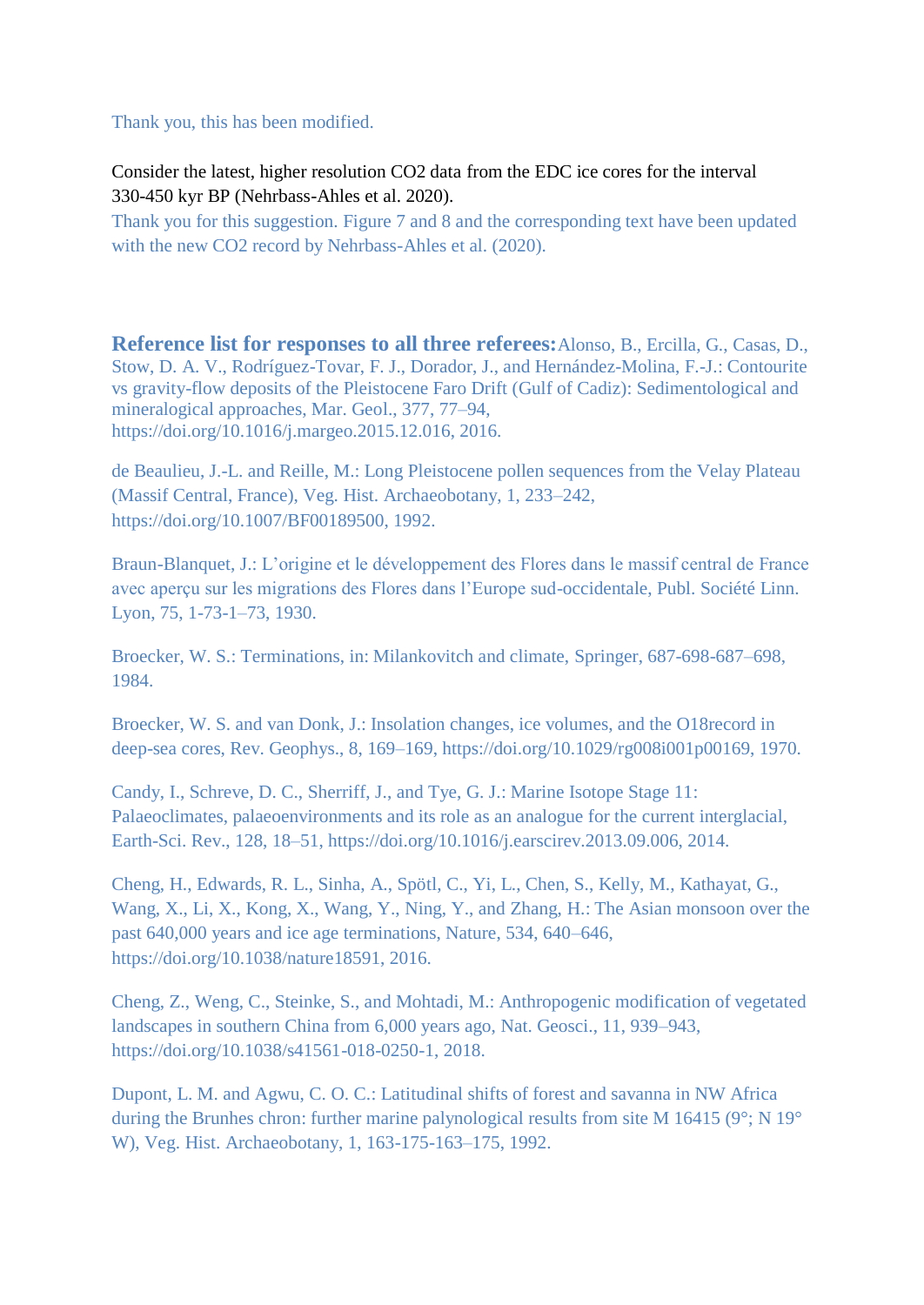Dupont, L. M., Caley, T., and Castañeda, I. S.: Effects of atmospheric CO<sub>2</sub> variability of the past 800 $&$ thinsp; kyr on the biomes of southeast Africa, Clim. Past, 15, 1083–1097, https://doi.org/10.5194/cp-15-1083-2019, 2019.

Dutton, A., Carlson, A. E., Long, A. J., Milne, G. A., Clark, P. U., DeConto, R., Horton, B. P., Rahmstorf, S., and Raymo, M. E.: Sea-level rise due to polar ice-sheet mass loss during past warm periods, science, 349, 2015.

Fawcett, P. J., Werne, J. P., Anderson, R. S., Heikoop, J. M., Brown, E. T., Berke, M. A., Smith, S. J., Goff, F., Donohoo-Hurley, L., Cisneros-Dozal, L. M., and others: Extended megadroughts in the southwestern United States during Pleistocene interglacials, Nature, 470, 518-521-518–521, 2011.

Ivory, S. J., Blome, M. W., King, J. W., McGlue, M. M., Cole, J. E., and Cohen, A. S.: Environmental change explains cichlid adaptive radiation at Lake Malawi over the past 1.2 million years, Proc. Natl. Acad. Sci., 113, 11895–11900, https://doi.org/10.1073/pnas.1611028113, 2016.

Leroy, S. A. G.: Climatic and non-climatic lake-level changes inferred from a Plio-Pleistocene lacustrine complex of Catalonia (Spain): palynology of the Tres Pins sequences, J. Paleolimnol., 17, 347–367, https://doi.org/10.1023/A:1007929213952, 1997.

Litt, T., Pickarski, N., Heumann, G., Stockhecke, M., and Tzedakis, P. C.: A 600,000 year long continental pollen record from Lake Van, eastern Anatolia (Turkey), Quat. Sci. Rev., 104, 30–41, https://doi.org/10.1016/j.quascirev.2014.03.017, 2014.

Melles, M., Brigham-Grette, J., Minyuk, P. S., Nowaczyk, N. R., Wennrich, V., DeConto, R. M., Anderson, P. M., Andreev, A. A., Coletti, A., Cook, T. L., and others: 2.8 million years of Arctic climate change from Lake El'gygytgyn, NE Russia, science, 337, 315-320-315– 320, 2012.

Moal-Darrigade, P., Ducassou, E., Giraudeau, J., Bahr, A., Kaboth-Bahr, S., Hanquiez, V., and Perello, M.-C.: MOW strengthening and contourite development over two analog climate cycles (MIS 12–11 and MIS 2–1) in the Gulf of Cadíz: An impact on North Atlantic climate during deglaciation V and MIS 11?, Glob. Planet. Change, 208, 103721, https://doi.org/10.1016/j.gloplacha.2021.103721, 2022a.

Moal-Darrigade, P., Ducassou, E., Bout-Roumazeilles, V., Hanquiez, V., Perello, M.-C., Mulder, T., and Giraudeau, J.: Source-to-sink pathways of clay minerals in the cadiz contourite system over the last 25 kyrs: The segregational role of mediterranean outflow water, Mar. Geol., 443, 106697, https://doi.org/10.1016/j.margeo.2021.106697, 2022b.

Morales-Molino, C., Devaux, L., Georget, M., Hanquiez, V., and Goñi, M. F. S.: Modern pollen representation of the vegetation of the Tagus Basin (central Iberian Peninsula), Rev. Palaeobot. Palynol., 276, 104193–104193, 2020.